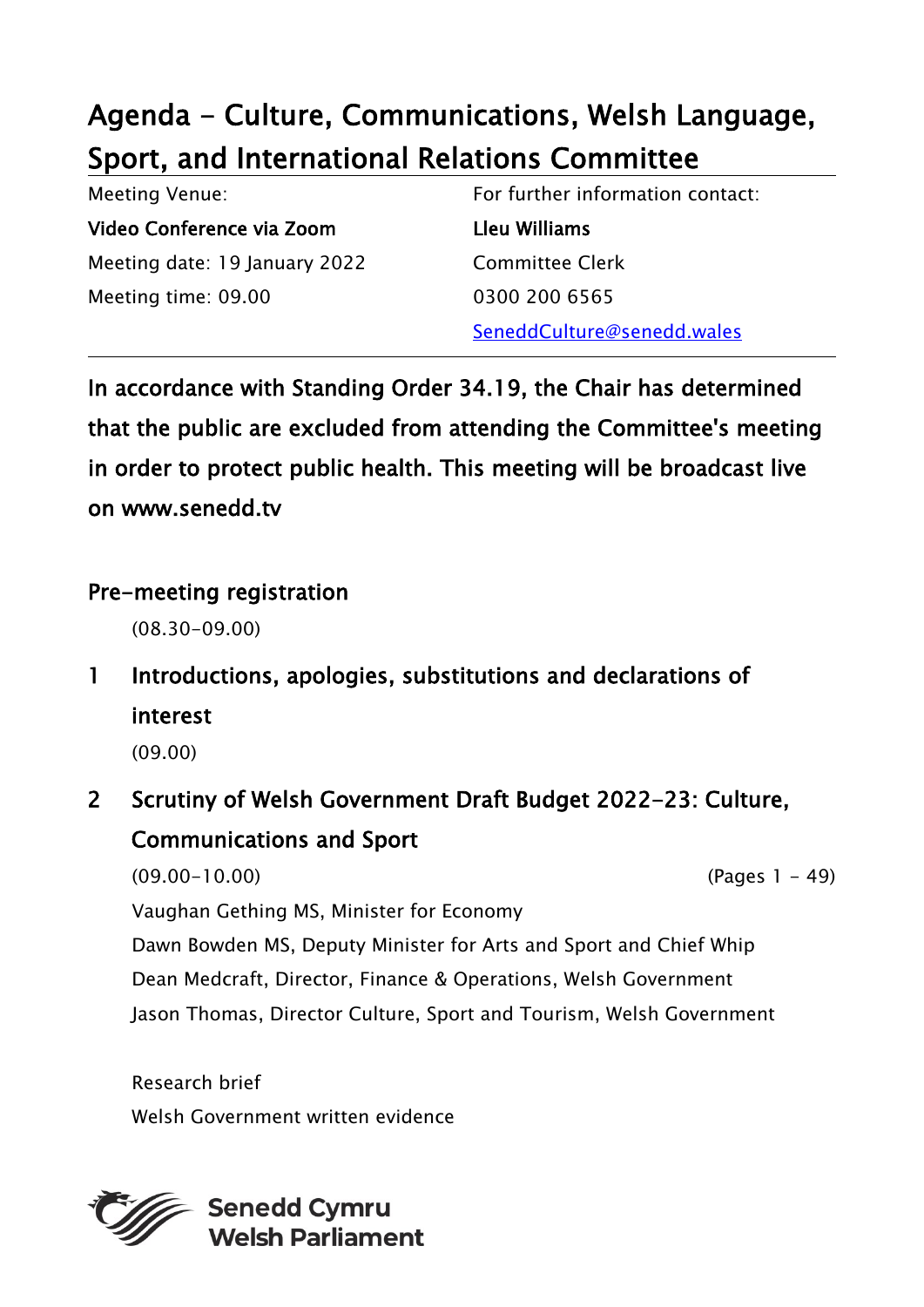### 3 Scrutiny of Welsh Government Draft Budget 2022-23: International Relations

(10.00-10.30) (Pages 50 - 56) Mark Drakeford MS, First Minister of Wales Andrew Gwatkin, Director International Relations and Trade, Welsh Government Paula Walsh, Deputy Director International Relations, Welsh Government

Research Brief

#### Break

(10.30-10.40)

### 4 Scrutiny of Welsh Government Draft Budget 2022-23: Welsh Language

(10.40-11.40) (Pages 57 - 86) Jeremy Miles MS, Minister for Education and Welsh Language Owain Lloyd, Director of Education and the Welsh Language, Welsh Government Bethan Webb, Deputy Director, Welsh Language Division, Welsh Government

Research Brief Welsh Government written evidence

#### 5 Papers to note

(11.40)

5.1 Letter from the Chair of the Finance Committee to the Chair of the Culture, Communications, Welsh Language, Sport, and International Relations Committee regarding the Welsh Government Draft Budget 2022-23

(Pages 87 - 89)

5.2 Letter from the Secretary of State for Digital, Culture, Media and Sport to the Chair of the Culture, Communications, Welsh Language, Sport, and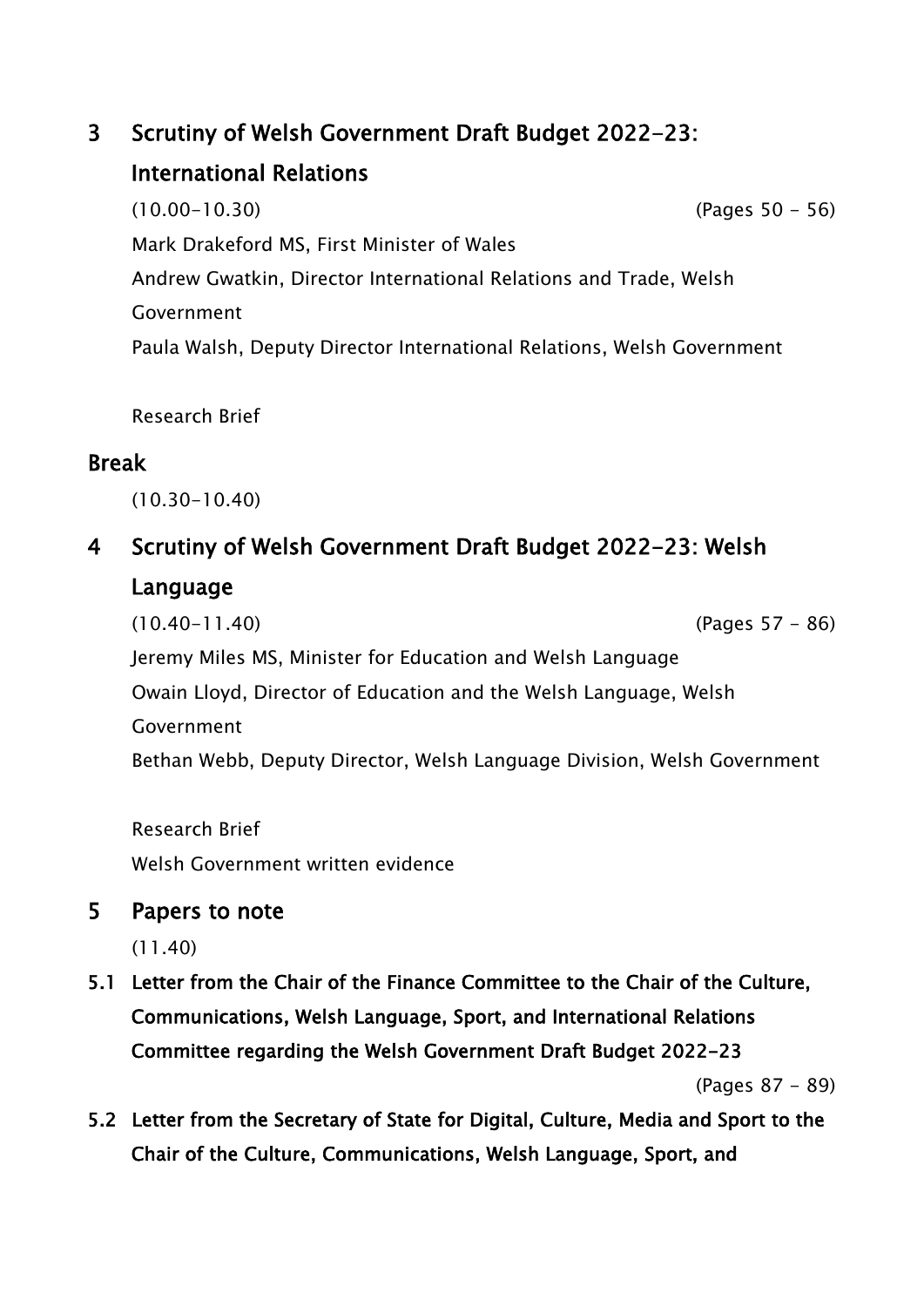International Relations Committee regarding the future of public service broadcasting and media in Wales

(Pages 90 - 91)

5.3 Letter from National Museum Wales to the Chair of the Culture, Communications, Welsh Language, Sport, and International Relations Committee regarding further information on its work

(Pages 92 - 96)

5.4 Letter from the Minister for Rural Affairs and North Wales, and Trefnydd to the Chair of the Culture, Communications, Welsh Language, Sport, and International Relations Committee regarding the impact of the future Agricultural Bill on Welsh language communities

(Pages 97 - 98)

5.5 Additional information from Arts Council of Wales following the one day inquiry on arts and creative industries

(Pages 99 - 104)

5.6 Letter from the Deputy Minister for Arts and Sport, and Chief Whip to the Chair of the Culture, Communications, Welsh Language, Sport, and International Relations Committee regarding the recruitment to the post of Chief Executive of the Arts Council of Wales

(Pages 105 - 106)

5.7 Joint letter from the Minister for Economy and the Deputy Minister for Arts and Sport, and Chief Whip to the Chair of the Culture, Communications, Welsh Language, Sport, and International Relations Committee following Ministerial scrutiny session

(Pages 107 - 108)

5.8 Letter from the Chair of the Legislation, Justice and Constitution Committee to the Chair of the Culture, Communications, Welsh Language, Sport, and International Relations Committee regarding Inter-Institutional Relations Agreement

(Pages 109 - 110)